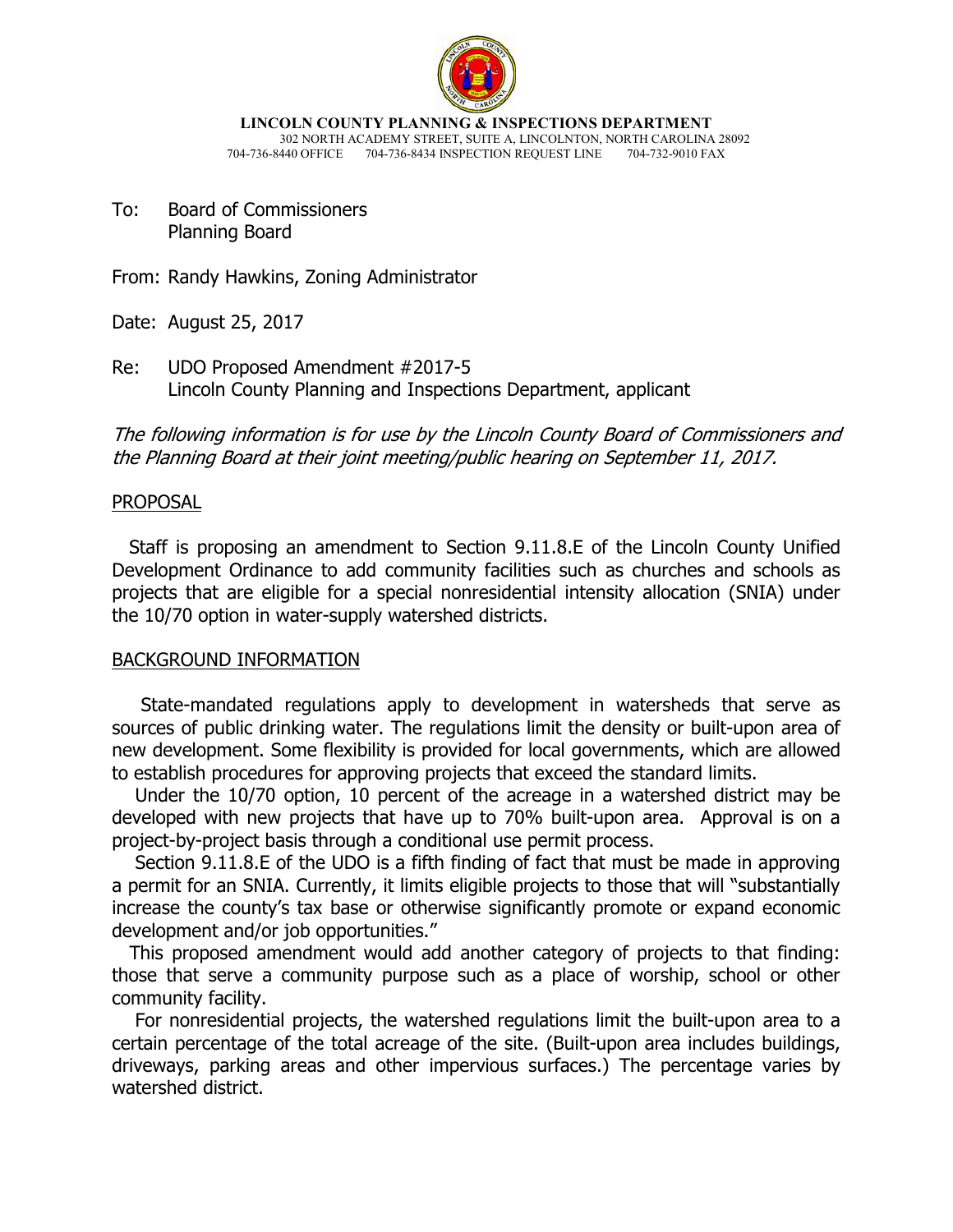The standard in the WS-II Indian Creek watershed is especially stringent: Only 12 percent of a site can be built upon, unless an SNIA is approved. In the WS-III Buffalo Creek watershed, the limit is 24 percent. In the WS-IV South Fork River, Hoyle Creek and Mountain Island Lake watersheds, it's 36 percent.

 The 10/70 option isn't available in the WS-IV Lake Norman Watershed. Instead, in order to exceed the standard, a project must be approved for the high-density option, which requires engineered stormwater controls.

 The watershed regulations went into effect in 1994. To date, a total of 12 projects have been approved under the 10/70 option. The highest percentage of acreage allocated in any watershed district is in the South Fork River watershed upstream of High Shoals, where 0.0017% of the total acreage, or 0.017% of the available acreage, has been allotted.

 If the acreage available for allocation under 10/70 option were used up in a watershed district, the high-density option would be placed into effect in that district.

 This proposed amendment stems from a proposal by a church in the Indian Creek watershed to build a new family life center. The church came close to the 12% limit in an expansion in 2004 – even with an allowed exclusion for built-upon area in place prior to 1994 – and would exceed it with the proposed center.

 The full text of the proposed amendment is included with the text amendment application.

Also included in this packet is a map showing the watershed districts.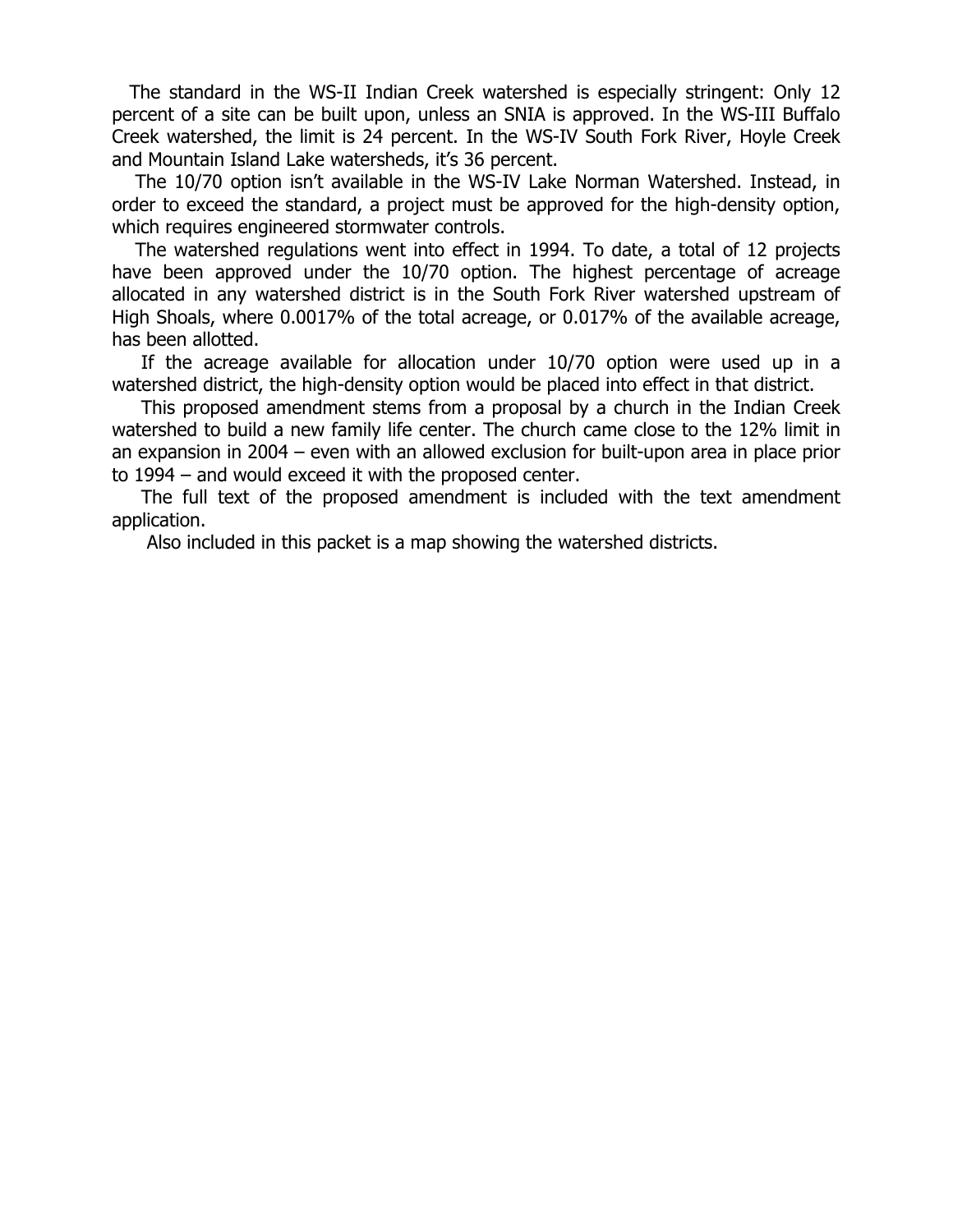

**LINCOLN COUNTY PLANNING & INSPECTIONS DEPARTMENT**

 302 NORTH ACADEMY STREET, SUITE A, LINCOLNTON, NORTH CAROLINA 28092 704-736-8434 INSPECTION REQUEST LINE

# **Zoning Amendment Staff's Proposed Statement of Consistency and Reasonableness**

Case No. **UDO Proposed Amendment #2017-5** 

Applicant **Lincoln County Planning and Inspections Department**

Proposed amendment **Amend Section 9.11.8.E of the Lincoln County Unified Development Ordinance to add community facilities such as churches and schools as projects that are eligible for a special nonresidential intensity allocation under the 10/70 option in water-supply watershed districts** 

This proposed amendment **is consistent** with the Lincoln County Comprehensive Land Use Plan and other adopted plans in that:

**Guiding Principle 3 of the Land Use Plan calls for giving special consideration to the location of community facilities as key elements in the county's quality of life.** 

This proposed amendment **is reasonable and in the public interest** in that:

**Community facilities such as churches and schools serve the county's best interests and should be given high priority. Sufficient land is available in watershed districts for allocation under the 10/70 option for projects that will serve a community purpose as well as for projects that will substantially increase the county's tax base and/or provide job opportunities.**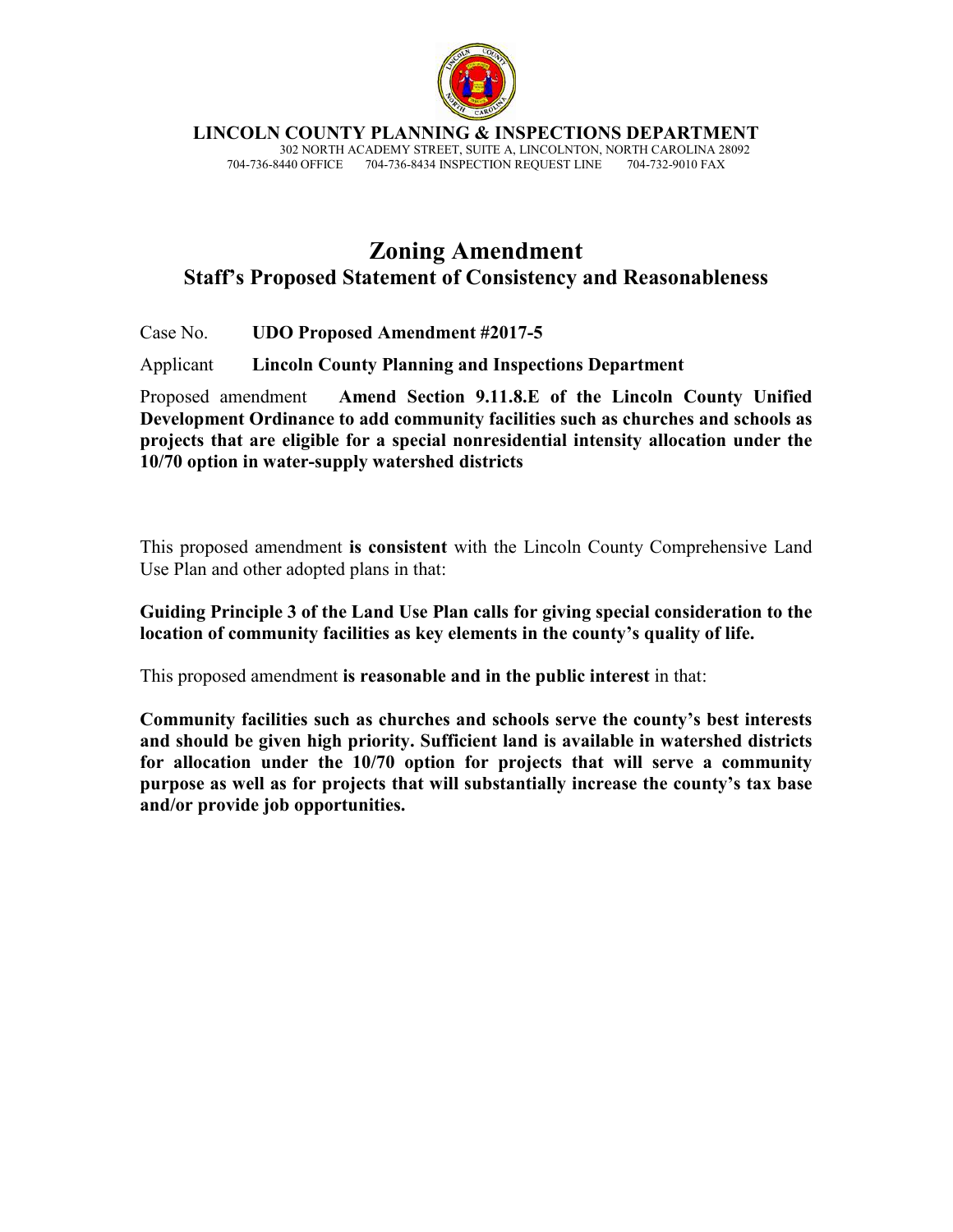

**UDO Text Amendment Application** 

Lincoln County Planning and Inspections Department Zoning Administrator 302 N. Academy St., Suite A, Lincolnton, NC 28092 Phone: (704) 736-8440 Fax: (704) 732-9010

# Part I

**Applicant Name Lincoln County Planning and Inspections Department** 

Applicant Address 302 N. Academy St., Suite A, Lincolnton, NC 28092

Applicant Phone Number (704) 748-1507

### Part II

Briefly describe the proposed text amendment.

Amend Section 9.11.8.E of the Lincoln County Unified Development Ordinance to add community facilities such as churches and schools as projects that are eligible for special nonresidential intensity allocations under the 10/70 option in watersupply watershed districts.

### Part III

Provide the full text of the proposed amendment (on a separate sheet if necessary) with proposed deleted text shown as struck through and proposed added text underlined.

See next page.

I hereby certify that all of the information provided for this application and attachments is true and correct to the best of my knowledge.

Famkun andy Applicant

July 28, 2017

 $\mathcal{L}^{\mathcal{L}}$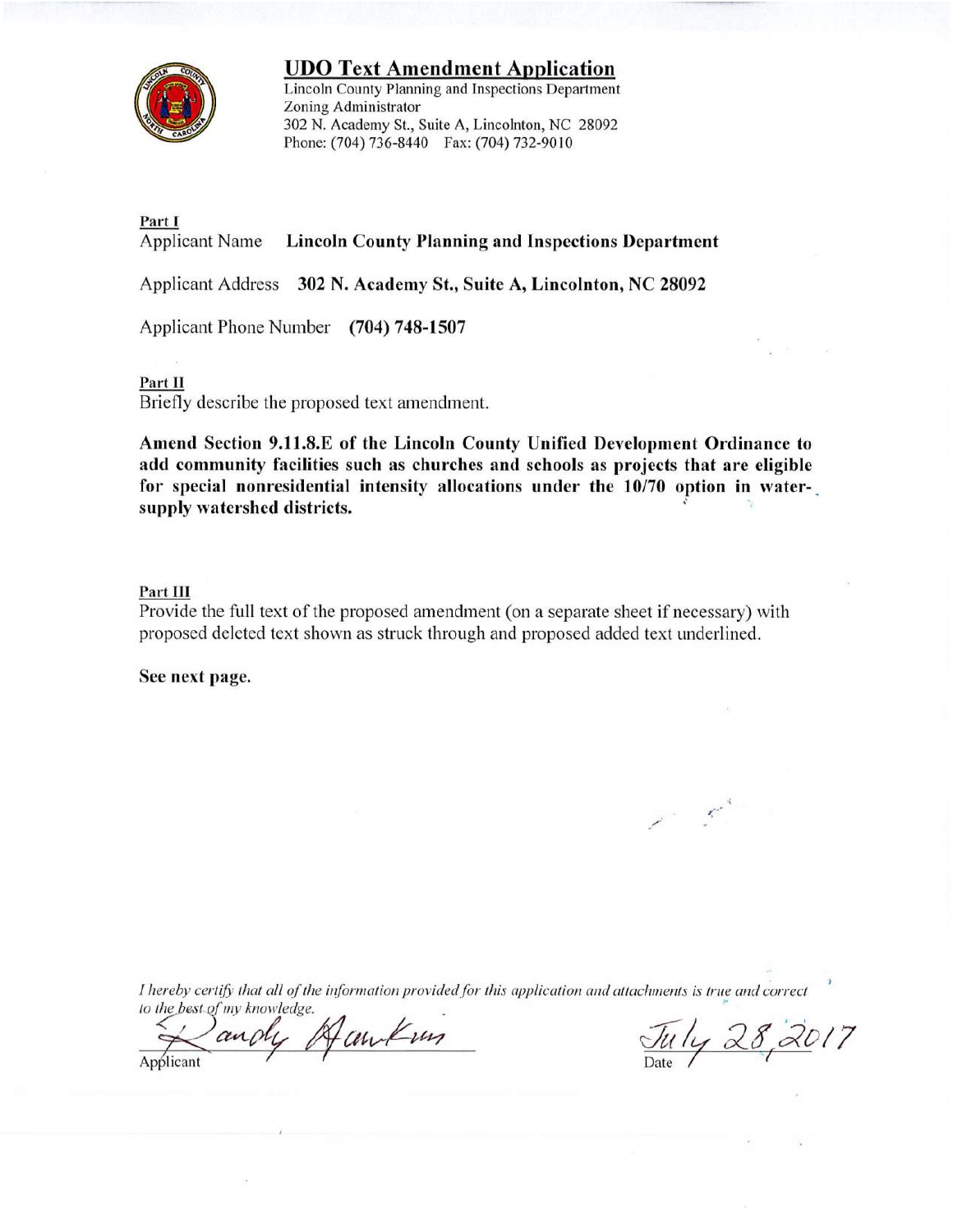# **UDO Proposed Amendment #2017-5**

# **§9.11. Conditional Use Review**

## **§9.11.8 Findings of Fact Required**

No conditional use permit shall be approved unless the following findings are made concerning the application:

- **A.** The use will not materially endanger the public health or safety if located where proposed and developed according to plan;
- **B.** The use meets all required conditions and specifications;
- **C.** The use will not substantially injure the value of adjoining or abutting property unless the use is a public necessity;
- **D.** The location and character of the use, if developed according to the plan as submitted and approved, will be in harmony with the area in which it is to be located and will be in general conformity with the approved Land Development Plan for the area in question; and
- **E.** For SNIA's approved pursuant to §7.3.4.B, §7.3.4.C, and §7.3.4.E, the proposed development shall be found to substantially increase the ad valorem tax base of the County or otherwise significantly promote or expand economic development and/or job opportunities available to Lincoln County residents, or to serve a community purpose such as a place of worship, school, or other community facility.